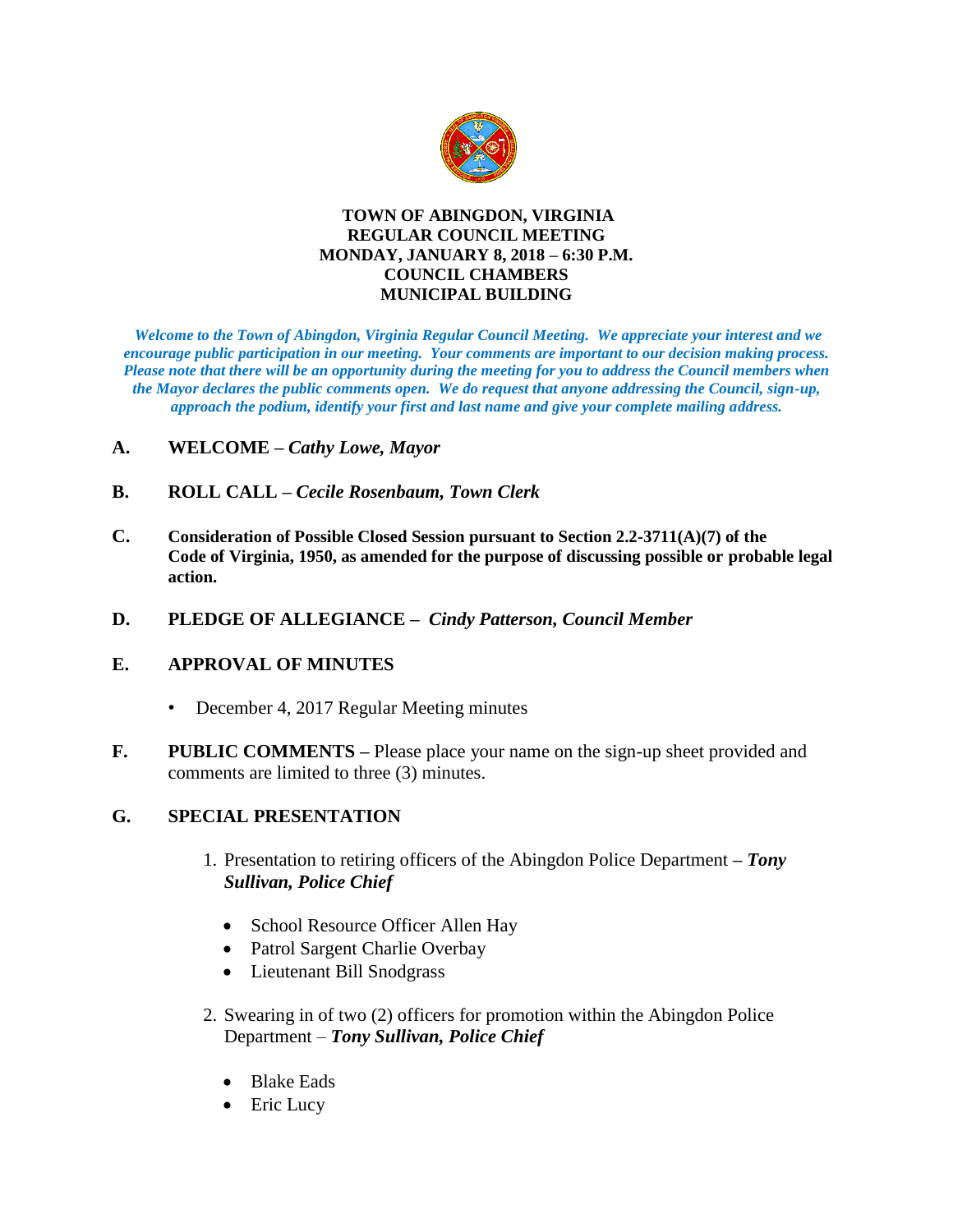Council Agenda January 8, 2018 Page 2

# **H. PETITIONS, PUBLIC HEARINGS AND FIRST READING OF ORDINANCES –** *NONE*

# **I. SECOND READINGS –** *NONE*

# **J. CONSIDERATION OF BIDS –**

1. Consideration of Bids for Green Spring Road Realignment Project – Project Number 4000-140-274-PE101; VDOT UPC Number 107752 – *Matt Bolick, Director of Public Services and Construction*

# **K. REPORTS FROM THE TOWN MANAGER/ASSISTANT TOWN MANAGER**

- 1. Consideration of Certificate of Public Necessity for Eller Taxi Service, LLC, 214 Park Street, Office 6, Abingdon, Virginia – *Greg Kelly, Town Manager*
- 2. Consideration of request from Virginia Highlands Airport Authority for reimbursement of a portion of expenses incurred to defend Appalachian Power Company's proposed South Abingdon 138kV powerline – *Mickey Hines, Airport Manager*
- 3. Presentation of Traffic Impact Analysis for Green Spring Road as requested by Wayne Craig, Council Member – *Davenport Representative*
- 4. Consideration of request to place a fire hydrant at or near Trestle #7 adjacent to the Virginia Creeper Trail – *Greg Kelly, Town Manager*
- 5. Abingdon Main Street quarterly update *– Carrie Baxter, Director of Abingdon Main Street*
- 6. Update on Council attendance for the VML Legislative Day, January  $31<sup>st</sup>$  *Gregory W. Kelly, Town Manager*

# **L. RESOLUTIONS -** *None*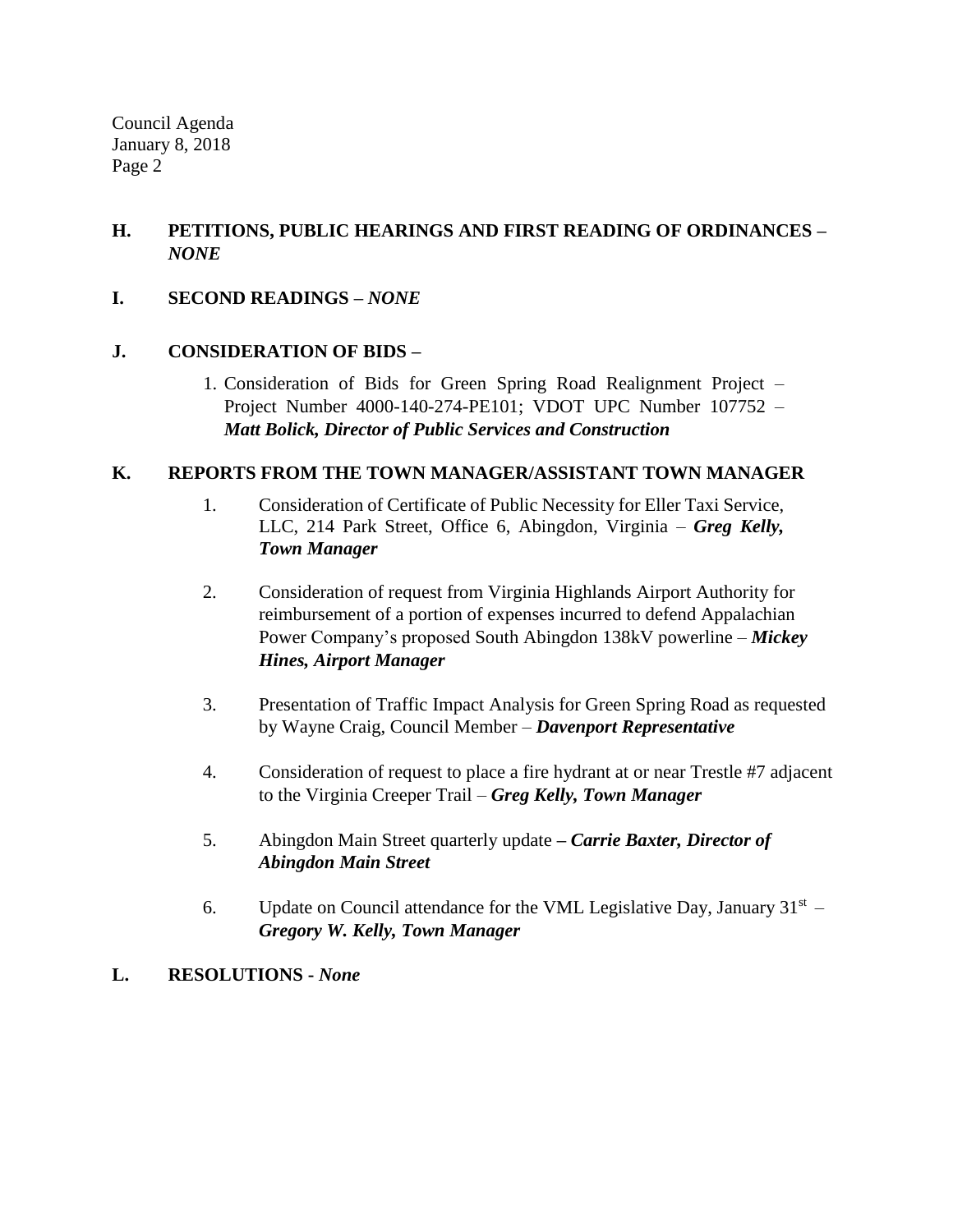Council Agenda January 8, 2018 Page Three

## **M. OLD BUSINESS/MATTERS NOT ON THE AGENDA**

1. Report on request for lighting at the town's dog park **–** *Kevin Worley, Director of Outdoor Parks & Recreation* 

## **N. COUNCIL MEMBER REPORTS**

## **O. APPOINTMENTS TO BOARDS AND COMMITTEES**

## 1. **Abingdon Redevelopment and Housing Authority**

**-** Appointment to fill the expired term of Dan Smith who did not wish to be reappointed.

## 2. **Tourism Advisory Board**

**-** Appointment to fill the expired term of Susan Yates, The Arts Depot, who is not eligible for reappointment.

# 3. **Economic Development Authority**

**-** Appointment to fill the expired term of Milton Maiden, who is not eligible for reappointment.

*If Council so desires, Closed Session pursuant to the Code of Virginia, 1950, as amended, Section 2.2-3711(A)(1) for the purpose of considering applications to reappoint the position on the Abingdon Redevelopment and Housing Authority, Tourism Advisory Board and/or Economic Development Authority.*

# **P. ANNOUNCEMENTS**

- Washington County Chamber of Commerce Annual Awards Luncheon Meeting- Jan 11<sup>th</sup> – SWVHEC
- John Paul White with Sam Lewis January  $12<sup>th</sup>$  Jams Barter Theatre
- John Moreland- January  $13<sup>th</sup>$  Jams Barter Theatre
- Tours at Two with Jack Wright  $-$  Jan  $14<sup>th</sup>$  WKMA
- Frank Solivan & Dirty Kitchen with Rob Ickes & Trey Hensley Jan  $20<sup>th</sup>$  -Barter
- Washington County Business Challenge  $2018 -$  January  $23 -$  February  $27<sup>th</sup>$
- Muddy Magnolias with Andrew Scotchie January  $26<sup>th</sup>$  Jams Barter Theatre
- Abingdon's Largest Indoor Garage Sale Jan  $27<sup>th</sup>$  SWVHEC